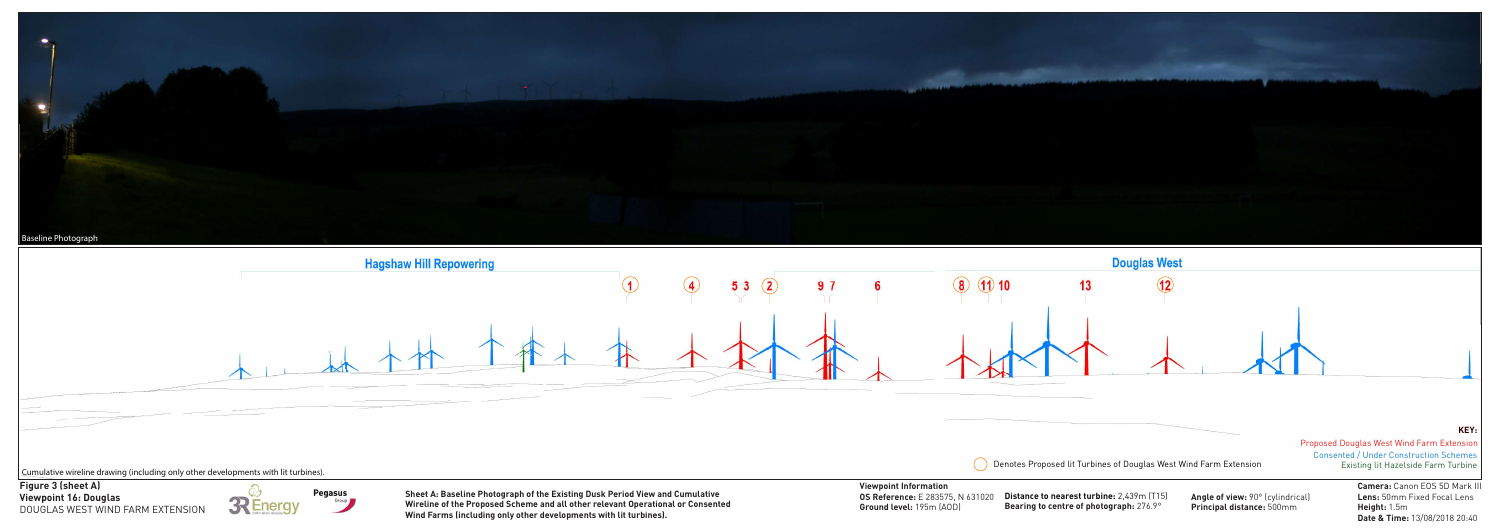

**Principal distance:** 500mm

![](_page_1_Figure_2.jpeg)

**Camera:** Canon EOS 5D Mark III **Lens:** 50mm Fixed Focal Lens **Height:** 1.5m **Date & Time:** 13/08/2018 20:40

**Pegasus** schemes Hagshaw Hill Repowering, Cumberhead, Douglas West and Dalquhandy digitally added) and Cumulative Wire- OS Reference: E 283575, N 631020 Distance to nearest turbine: 2,439m (T15) Angle of view: 90° (cylind **Sheet B: Future Baseline Photograph of the Existing Dusk Period View (Showing consented/under construction line of the Proposed Scheme and all other relevant Operational, Consented or In Planning Wind Farms (including only other developments with lit turbines).**

**Figure 3 (sheet B)** DOUGLAS WEST WIND FARM EXTENSION

![](_page_1_Picture_4.jpeg)

**Distance to nearest turbine:** 2,439m (T15) **Bearing to centre of photograph:** 276.9°

## **Viewpoint Information**

**OS Reference:** E 283575, N 631020 **Ground level:** 195m (AOD)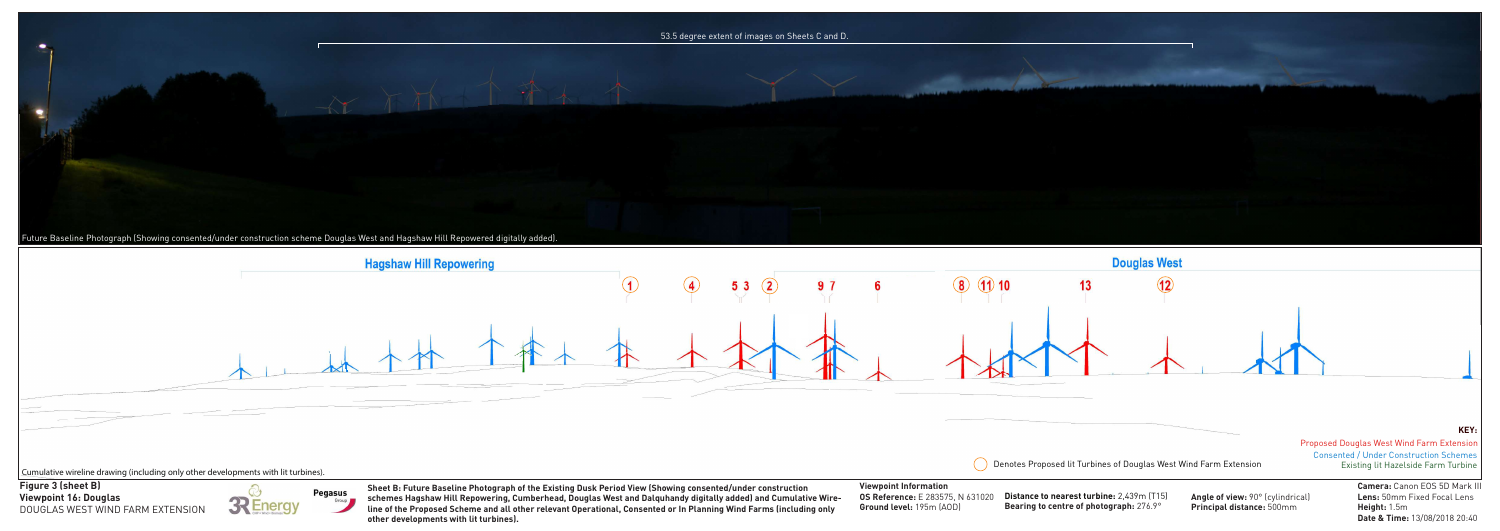![](_page_2_Picture_0.jpeg)

**Angle of view:** 53.5° (planar) **Principal distance:** 812.5mm **Paper size:** 841 x 297 mm (half A1) **Correct printed image size:** 820 x 260mm **Date & Time:** 13/08/2018 20:40

**Viewpoint 16: Douglas Figure 3 (sheet C)** DOUGLAS WEST WIND FARM EXTENSION

![](_page_2_Picture_2.jpeg)

![](_page_2_Picture_3.jpeg)

**OS Reference:** E 283575, N 631020 Distance to nearest turbine: 2,439m (T15) **Bearing to centre of photograph:** 276.9°

**Camera:** Canon EOS 5D Mark III **Lens:** 50mm Fixed Focal Lens **Height:** 1.5m

**Viewpoint Information Ground level:** 195m (AOD)

**Sheet C: Dusk Period Photomontage of the Proposed Scheme and other relevant Operational or Consented Schemes with Aviation Lighting.**